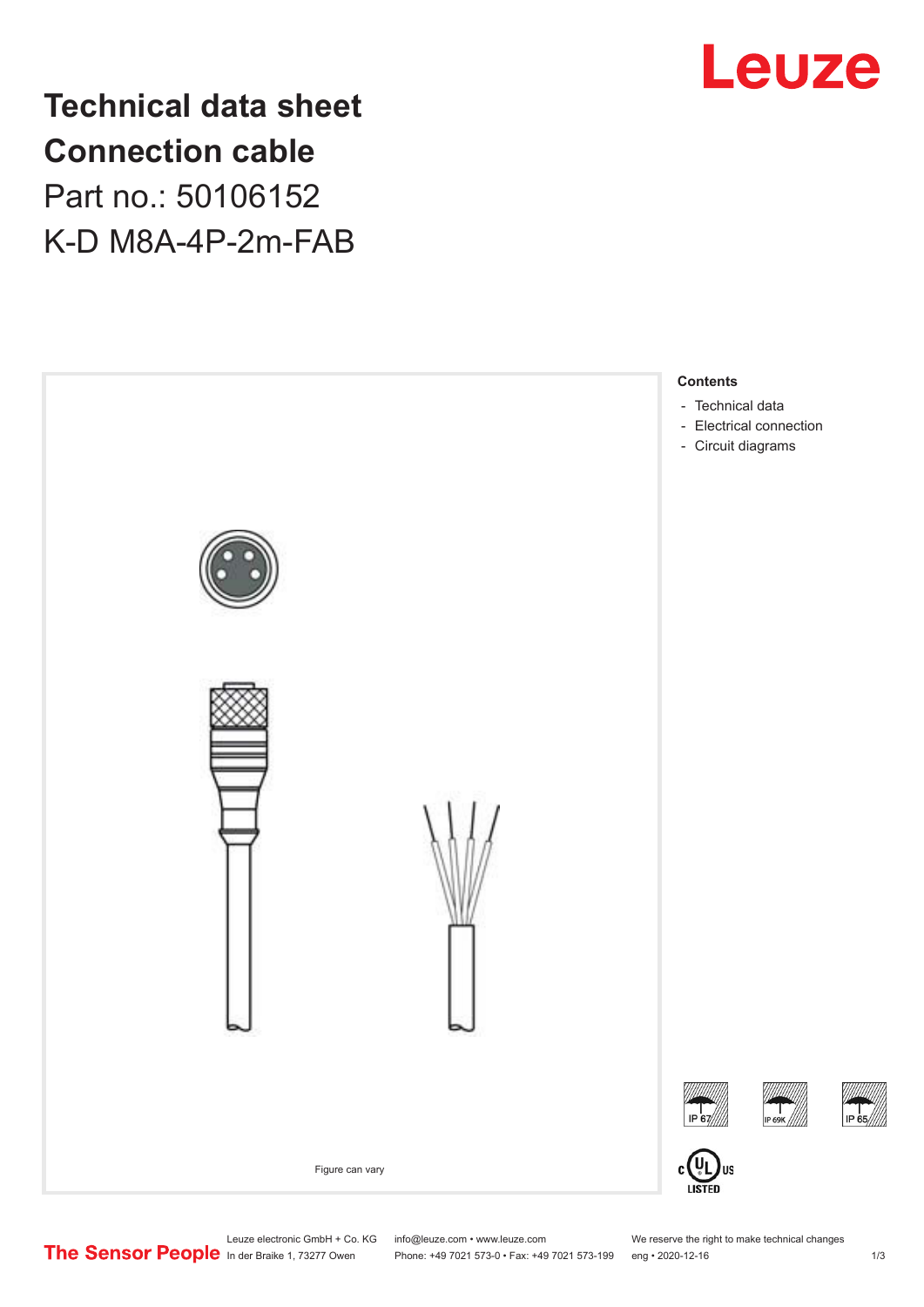## <span id="page-1-0"></span>**Technical data**

### **Electrical data**

**Performance data Operating voltage** Max. 30 V AC/DC

## **Connection**

| <b>Connection 1</b>       |                                                                                  |
|---------------------------|----------------------------------------------------------------------------------|
| <b>Type of connection</b> | Connector                                                                        |
| <b>Thread size</b>        | M8                                                                               |
| <b>Type</b>               | Female                                                                           |
| Handle body material      | <b>PUR</b>                                                                       |
| No. of pins               | 4-pin                                                                            |
| <b>Version</b>            | Axial                                                                            |
| Lock                      | Screw fitting, stainless steel V4A, recom-<br>mended torque 0.6 Nm, self-locking |

| <b>Connection 2</b>               |                                                                        |
|-----------------------------------|------------------------------------------------------------------------|
| <b>Type of connection</b>         | Open end                                                               |
|                                   |                                                                        |
| Cable properties                  |                                                                        |
| <b>Number of conductors</b>       | 4 Piece(s)                                                             |
| Wire cross section                | $0.4444$ mm <sup>2</sup>                                               |
| <b>AWG</b>                        | 24                                                                     |
| Sheathing color                   | <b>Black</b>                                                           |
| Shielded                          | <b>No</b>                                                              |
| Silicone-free                     | Yes                                                                    |
| Cable design                      | Connection cable (open on one end)                                     |
| Cable diameter (external)         | 4 7 mm                                                                 |
| Cable length                      | 2,000 mm                                                               |
| <b>Sheathing material</b>         | <b>PVC</b>                                                             |
| Wire insulation                   | <b>PVC</b>                                                             |
| Suitability for drag chains       | No                                                                     |
| Properties of the outer sheathing | Free of CFC, cadmium, silicone and<br>lead, easily machine-processable |
| Resistance of the outer sheathing | Good oil, gasoline and chemical<br>resistance, flame retardant in      |

FT1

#### **Mechanical data**

**Bending radius, flexible laying, min.** Min. 10 x cable diameter **Bending radius, stationary laying, min.** Min. 5 x cable diameter

#### **Environmental data**

| Ambient temperature, operation,<br>flexible use   | -5  80 °C  |
|---------------------------------------------------|------------|
| Ambient temperature, operation,<br>stationary use | $-3080 °C$ |

#### **Certifications**

| IP 65   |
|---------|
| IP 67   |
| IP 69K  |
| c UL US |
| UЕ      |
|         |

## **Classification**

| <b>Customs tariff number</b> | 85444290 |
|------------------------------|----------|
| eCl@ss 5.1.4                 | 27279201 |
| eCl@ss 8.0                   | 27279218 |
| eCl@ss 9.0                   | 27060311 |
| eCl@ss 10.0                  | 27060311 |
| eCl@ss 11.0                  | 27060311 |
| <b>ETIM 5.0</b>              | EC001855 |
| <b>ETIM 6.0</b>              | EC001855 |
| <b>ETIM 7.0</b>              | EC001855 |

## **Electrical connection**

## **Connection 1**

| Type of connection   | Connector                                                                      |
|----------------------|--------------------------------------------------------------------------------|
| <b>Thread size</b>   | M <sub>8</sub>                                                                 |
| <b>Type</b>          | Female                                                                         |
| Handle body material | <b>PUR</b>                                                                     |
| No. of pins          | 4-pin                                                                          |
| Version              | Axial                                                                          |
| Lock                 | Screw fitting, stainless steel V4A, recommended torque<br>0.6 Nm, self-locking |

accordance with UL 1581 VW1 / CSA

| <b>Conductor color</b> |
|------------------------|
| <b>Brown</b>           |
| White                  |
| <b>Blue</b>            |
| <b>Black</b>           |
|                        |



# Leuze